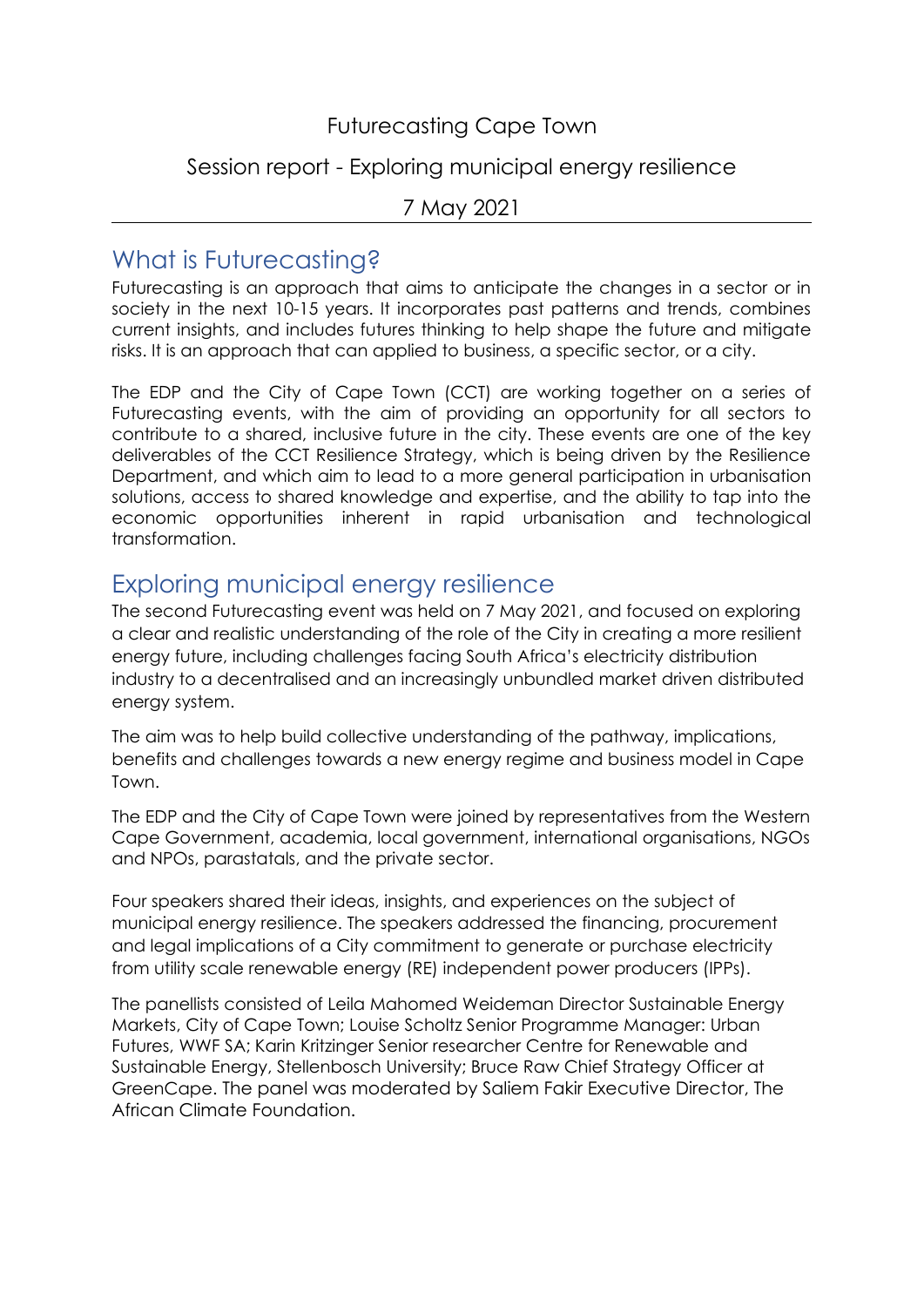

Speaker Louise Scholtz Senior Programme Manager: Urban Futures. WWF South Africa



Speaker Leila Mahomed Weideman Director Sustainable Energy Markets. City of Cape Town



Speaker Karin Kritzinger Senior researcher Centre for Renewable and Sustainable Energy, Stellenbosch University



Speaker Bruce Raw Chief Strategy Officer, GreenCape



Moderator Saliem Fakir **Executive Director.** The African Climate Foundation

# Why explore municipal energy resilience?

Load shedding by Eskom is having devasting economic and social impacts on households and businesses in Cape Town, putting the precarious economy under enormous pressure. Load-shedding decreases economic productivity, damages local infrastructure and domestic appliances, and increases traffic congestion and societal stress.

The City needs to increasingly deal with the challenges of reduction in electricity sales, customer retention, increasingly tariffs over CPIX and customers' ability to pay, City's growth in subsidised services, electricity bulk supply constraints resulting in load shedding, challenges associated with carbon emission targets and our climate crisis, finally, the impact of energy efficiency, renewable energy and new technologies on existing systems and models.

The City acknowledged that transitioning to this new energy regime necessitated co-visioning a future because while change is uncomfortable, it is unavoidable. The City aims to have customers who are well-informed, and a City network that is resilient; to be a quick learner responding to evidence-based research and requirements of residents and political leaders.

### Insights from the session

*The City of Cape Town (CoCT) is developing their own renewable energy assets:* The City is starting with a 10MW project in Atlantis, and over the next 10 years may build out 50MW of RE, either PV or waste to energy. Note that 50MW of solar that has a 28% capacity factor is only about 1% of the City's energy purchases from Eskom.

*The CoCT aims to launch a tender to call IPPs to supply renewable energy:* These projects will be a maximum of 20MW but on average 10MW, be located within the City's grid and collectively provide about 200MW.

*Larger-scale renewable IPP programme:* The aim is to secure about 300 to 500MW from projects located outside of the City. The power would then be wheeled across the Eskom network and fed into the City's local distribution network.

*The CoCT wheeling framework:* This would enable an RE generator to transact with an electricity off-taker within the City's grid that would like to use renewable and green energy for credits.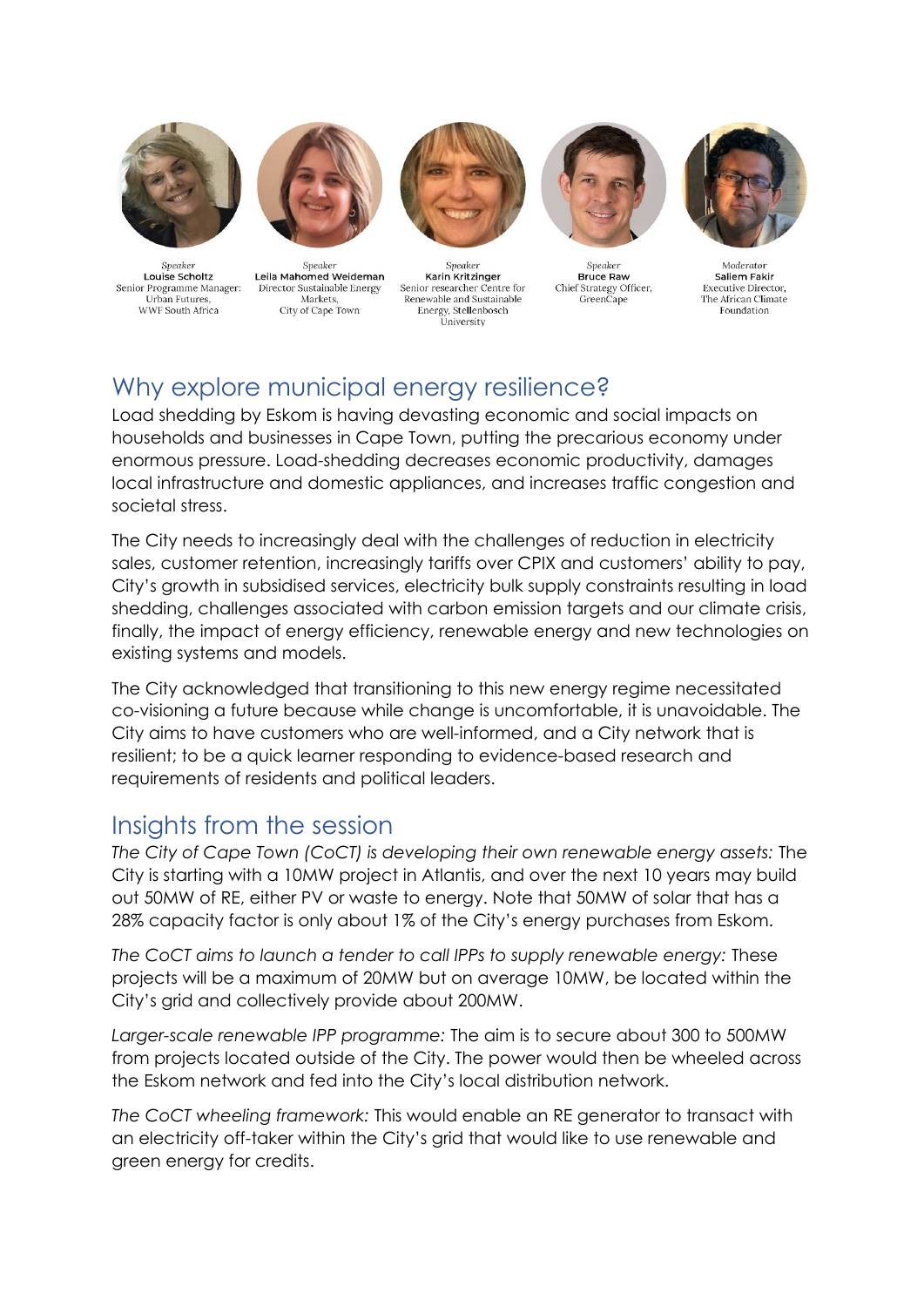*Develop a tariff and policy for small-scale embedded generation (SSEG):* The CoCT was the first in SA to develop this type of tariff and policy, it enables citizens and the City to put up rooftop PV systems. Currently the City has about 50 – 80MW registered grid-tied SSEG systems and are hoping it will grow. Schedule 2 of the Electricity Regulation Act will increase the ceiling of those who can apply for a generation license to 10MW.

*CoCT scenario planning:* The City found the most cost-effective option is to build its own renewable plant with scaled energy efficiency. The second option is to build its own RE backed up by IPP or SSEG.

*Trading platform for regional supply:* The City is investigating whether it can create a trading platform and supply power to nearby municipalities.

*Systems focus:* The point was raised that the City should focus on systems not technology to achieve equitable outcomes, and evaluate progress through these goals: supporting economic development and growth; universal access to secure and reliable energy supply; and environmental sustainability across the energy value chain.

*Build private-sector coalitions:* The City should facilitate more impact investing opportunities. The City's challenges increase with increasing informality and ongoing in-migration resulting in more demand for services but no commensurate inflow in the City's fiscus.

*Being off-grid isn't always greener:* A common finding in projects supplying 100% carbon-free renewable energy is a strong growth in energy use.

*Grid defection and SSEG commonplace:* SA is well past price parity for rooftop PV and the market is responding strongly.

*The City is to offer grid provision as a service:* The constant trend of increasing electricity prices will shift. So, while RE will make power cheaper to produce, maintaining a balanced grid and similar services will become more expensive and more difficult.

*New markets within the City:* Supplying electricity to the transportation sector to charge electric and hydrogen powered vehicles. This will require the required infrastructure to be developed.

*Alternative service delivery:* Technology will catch up with ideas of equitable service delivery, and alternative service delivery will become more viable while requiring less subsidy.

*Carbon credits:* Residents and businesses want access to cleaner energy or an ability to show they have no carbon footprint through systems like banking of wheeled energy.

It is not clear that cheaper, least-cost technologies will deliver an overall systemscost that is cheaper to the consumer. Without a cheaper systems-cost and lower